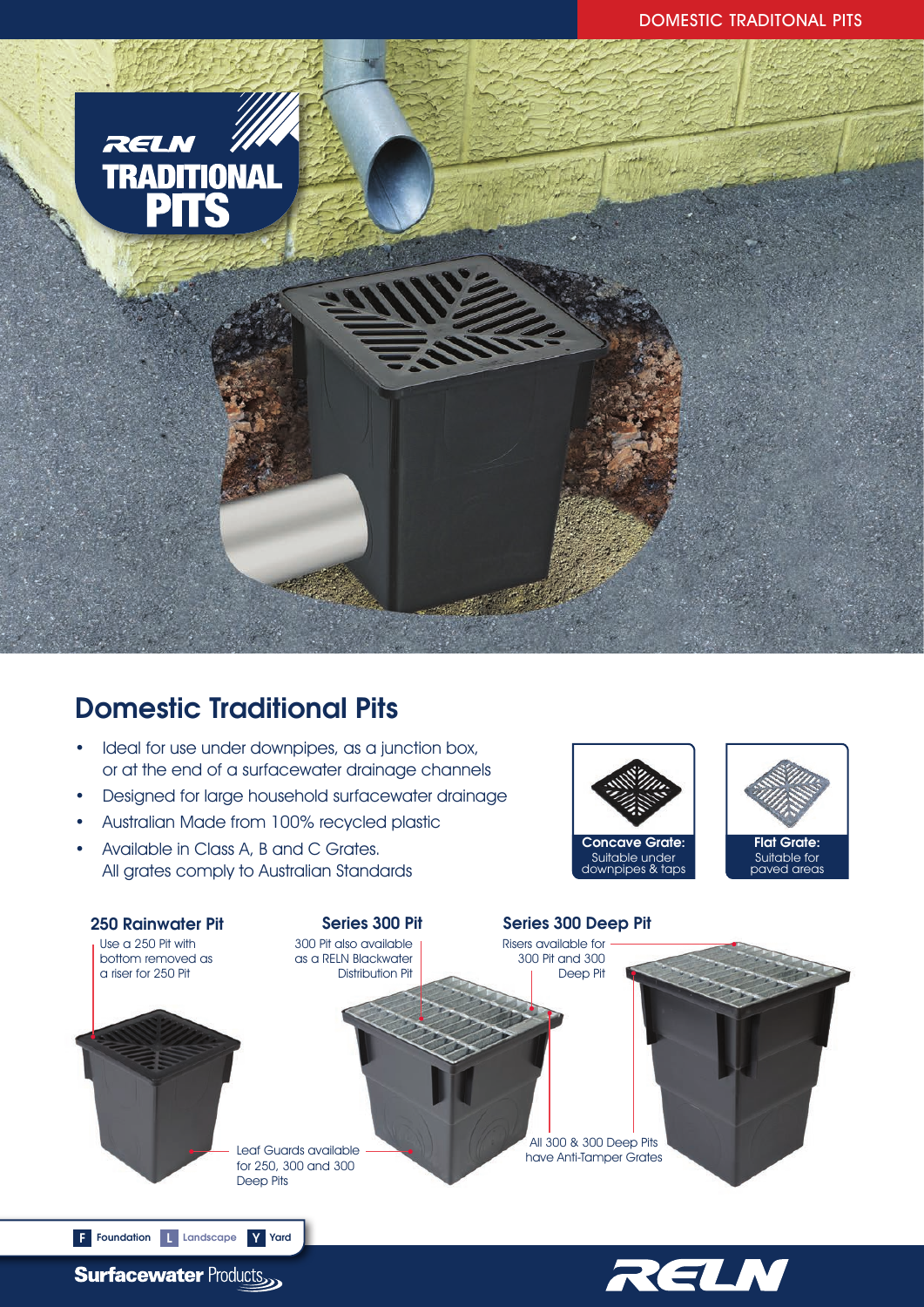



Series 250 - Capacity: 10.5L (250 x 250 x 285mm) Also known as Rainwater Pit.

## Light Domestic Traditional Pits

This complete range of square and environmental pits with conventional and security grates will suit every domestic application. Our range of innovative features and extensive grate options make installing simple and flexible for both DIYers and Trade.

- Series 300 Capacity: 22L (350 x 350 x 325mm)
- 250mm  $250<sub>mp</sub>$ 285mm
	- Perfect under downpipes, as a junction box or at the end of surface water drainage channel
	- Household surface water drainage

Grate Options: (248 x 248 x 8mm): Black Plastic, Portland Grey Plastic, Sandstone Plastic, Terracotta Plastic, Plain Aluminium, Sandstone Aluminium, Terracotta Aluminium, Architectural Steel Risers: To be used with series 250 Rainwater Pit, with the base cut out Accessories: Reln Leaf Guard Basket Display: Brochure Available



- •Ideal for pedestrian and light vehicle traffic
- •Large household surfacewater drainage

Grate Options: (330 x 330 x 20mm) Plain, Sandstone and Terracotta Aluminum, Ductile Iron Class C Civil, Light Duty Galvanised Steel Class A, Light Duty Heel Guard Galvanised Steel Class A, Solid Alloy Lid Risers: Height 250mm

Accessories: Reln Leaf Guard Basket Display: Brochure Available

Series 300 Deep - Capacity: 32L (345 x 345 x 450mm)



•Ideal for pedestrian and light vehicle traffic

•Large household surfacewater drainage

**Grate Option:** (330 x 330 x 20mm) Plain, Sandstone and Terracotta Aluminium, Ductile Iron Class C Civil, Light Duty Galvanised Steel Class A, Light Duty Heel Guard Galvanised Steel Class A, Solid Alloy Steel Lid

Risers: Height 250mm Accessories: Galvanised Trash Screen with handle. Display: Brochure Available

### Frequently Asked Questions

#### Q1. Series 250 – where can you use this pit?

A. Any area around your yard in combination with horizontal pipe work.

#### Q2. Series 250 – are flat grates available?

A. Yes. The 316 Electro polished Stainless Steel Architectural Grate is available for use with the Series 250 Rainwater Pit.

#### Q3. What size pipes can connect to the pits?

A. Traditional Pits run on a horizontal pipework and can connect to 90mm and 100mm PVC pipe. (Larger PVC stormwater pipes can run through the pits, just cut hole to size).

#### Q4. What Risers are available?

A. Risers are available for Series 300 (short and deep), 410, 450, 600 Pits. Series 250 Pit uses another Series 250 Pit with bottom cut out. Uni-Pit Vortex require no risers as they connect to vertical pipework. Polymer Concrete pits have their own risers.

#### Q5. How do I fit the PVC pipe to the Traditional Pits?

A.Use silicon to seal and secure pipework to Traditional Pits. Only Uni-Pit Vortex can be easily secured with silicon glue as well.

#### Q6. What is the load rating of the grates?

A. See our Class Load Rating table for more information.